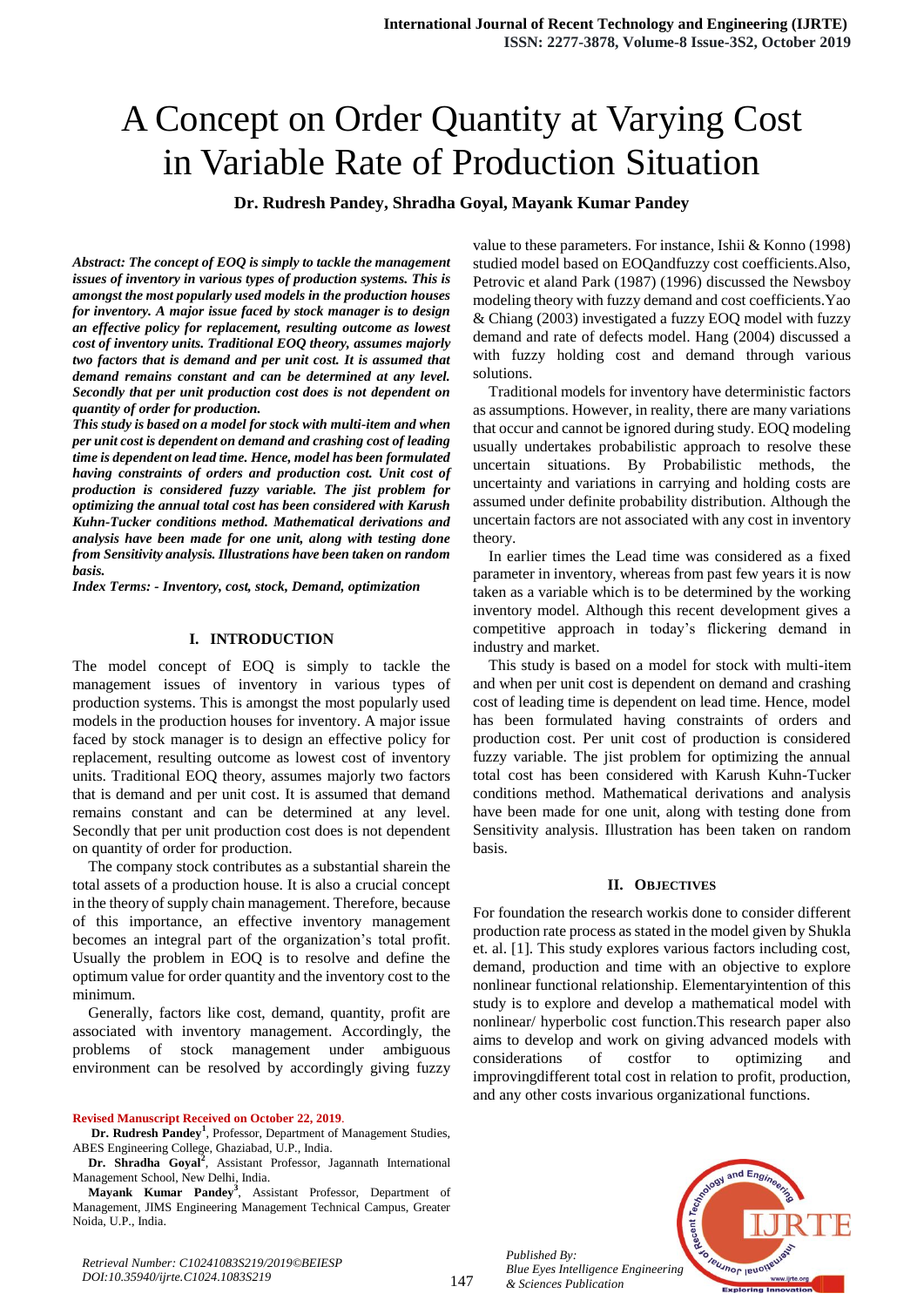## **III. LITERATURE REVIEW**

The model concept of EOQ is simply to tackle the management issues of inventory in various types of production systems. This is amongst the most popularly used models in the production houses for inventory. A major issue faced by stock manager is to design an effective policy for replacement, resulting outcome as lowest cost of inventory units. Traditional EOQ theory, assumes majorly two factors that is demand and per unit cost. It is assumed that demand remains constant and can be determined at any level. Secondly that per unit production cost does is not dependent on quantity of order for production.

The company stock contributes as a substantial sharein the total assets of a production house. It is also a crucial concept in the theory of supply chain management. Therefore, because of this importance, an effective inventory management becomes an integral part of the organization's total profit. Usually the problem in EOQ is to resolve and define the optimum value for order quantity and the inventory cost to the minimum.

Generally, factors like cost, demand, quantity, profit are associated with inventory management. Accordingly, the problems of stock management under ambiguous environment can be resolved by accordingly giving fuzzy value to these parameters. For instance, Ishii & Konno (1998) studied model based on EOQ and fuzzy cost coefficients.Also, Petrovic et aland Park (1987) (1996) discussed the Newsboy modeling theory with fuzzy demand and cost coefficients.Yao & Chiang (2003) investigated a fuzzy EOQ model with fuzzy demand and rate of defects. Hang (2004) discussed a model with fuzzy holding cost and demand through various solutions.

Traditional models for inventory have deterministic factors as assumptions. However, in reality, there are many variations that occur and cannot be ignored during study. EOQ modeling usually undertakes probabilistic approach to resolve these uncertain situations. By Probabilistic methods, the uncertainty and variations in carrying and holding costs are assumed under definite probability distribution. Although the uncertain factors are not associated with any cost in inventory theory.

In earlier times the Lead time was considered as a fixed parameter in inventory, whereas from past few years it is now taken as a variable which is to be determined by the working inventory model. Although this recent development gives a competitive approach in today's flickering demand in industry and market.

This study is based on a model for stock with multi-item and when per unit cost is dependent on demand and crashing cost of leading time is dependent on lead time. Hence, model has been formulated having constraints of ordersand cost of production. Per unit cost of production is considered fuzzy variable. The jist problem for optimizing the annual total cost has been considered with Karush Kuhn-Tucker conditions method. Mathematical derivations and analysis have been made for one unit, along with testing done from Sensitivity analysis. Illustration has been taken on random basis.

# **IV. PROBLEM DESIGN**

# **A. Assumption and Notations**

Following assumptions and notations are considered in the model, as,

- 1. Demand can be determined.
- 2. Zero Lead time. Assuming one time order delivery.
- 3. Constant and limited production rate  $\lambda$ , strictly greater than the demand rate (D).
- 4. Constant cost of set up per unit..
- 5. Not to allow Backorders.

D is the per day Demand

P is the per unit Selling price

 $\lambda$  is the production Rate \

 $C_s$  is the per unit set up cost

T is the cycle time of production.

 $N_i$  is the queue size, at i<sup>th</sup> operation

 $P_i$  is the lot size, at i<sup>th</sup> operation

Q is the lot numbers

 $O_i$  is the part Value, at i<sup>th</sup> operation

R is the holding cost/day

 $M<sub>i</sub>$  is the cost of set up material.

Li is the set up labour rate

Si is the integrated Set up time

k is the summed operations

# **B. Model Development**

This study is based on a model for stock with multi-item and when per unit cost is dependent on demand and crashing cost of leading time is dependent on lead time. Hence, model has been formulated having constraints of orders and cost of production. Per unit cost of production is considered fuzzy variable. The jist problem for optimizing the annual total cost has been considered with Karush Kuhn-Tucker conditions method. Mathematical derivations and analysis have been made for one unit, along with testing done from Sensitivity analysis. Illustration has been taken on random basis. riable Rate of Production Situation<br>
W. PROBLEM DISIGN<br>
sesumption and Notations<br>
ing assumptions and notations<br>
ing assumptions and notations<br>
are considered in the<br>
Demand can be determined.<br>
Let Use Use Use Use Use Use *i* in the set of the set of the set of the set of  $D_i$ .<br> *i* or  $D_i$  is in the set of  $D_i$  is in the set of  $D_i$  is in the set of  $D_i$  is it is in the set of production is considered fuzzy optimizing the annual total cos Constant and mimed procured mean the constant of the constant of the constant cost of set up per unit.<br>
Constant cost of set up per unit.<br>
Constant cost of set up per unit.<br>
Not to allow Backorders.<br>
Not to allow Backorde *i* demand rate (D).<br> *i* demand rate (D).<br>
Cost of set up per unit.<br>
Demand<br>
Selling price<br>
Demand<br>
Selling price<br>
sce, at i<sup>th</sup> operation<br>
est up cost<br>
est up cost<br>
est up to deradic intervals.<br>
tert up metrial.<br>
e. at *S D Q D TC D Q L p D K L H R L Q Q* Rate of Production Situation<br>
TV. PROBLEM DESIGN<br>
tion and Notations<br>
tion and Notations<br>
and and interaction<br>
and interaction<br>
and interaction are considered in the<br>
denoted and dimeteraction are  $\lambda$ , strictly greater<br> ariable Rate of Production Situation<br>
1V. PRON EN IBSECK<br>
Assumption and Notations<br>  $\overline{BC}$ . Zero Lead time aboutions are considered in the<br>
assumption and Notations<br>
2. Zero Lead time advantage on time order delivery.<br> ion.<br>
ion.<br>
ion.<br>
al.<br>
e<br>
e<br>
e<br>
ion n lead time. Hence, model has<br>
ion lead time. Hence, model has<br>
startinis of orders and cost of<br>
production is considered fuzzy<br>
optimizing the annual total cost<br>
arions Kuhn-Tucker con The per unit set up cost<br>
is eyed in or of production.<br>
in equestions of production<br>
in the due to size, at i<sup>16</sup> operation<br>
in lot size, at i<sup>16</sup> operation<br>
in let out subtige costaly <sup>11</sup> operation<br>
in the local of set set up toos<br>
set up toos<br>
set up material.<br>
inta d i<sup>th</sup> operation<br>
the of production.<br>
set up material.<br>
set up material.<br>
set up material.<br>
set up material.<br>
set up material.<br>
set up material.<br>
set up material.<br>
ed on a *S D Q D TC D Q L AD K L H L Q Q* Froduction Situation<br> **PROBLEM DESIGN**<br> **CONDER DESIGN**<br> **CONDER CONDER CONDER CONDER CONDER CONDER CONDER CONDER CONDER CONDER CONDER CONDER CONDER CONDER SUPPORTED and the (D),<br>**  $\Delta$  **and**  $\Delta$  **and**  $\Delta$  **and**  $\Delta$  **and**  $\Delta$  **Rate of Production Situation**<br>
TV. **PROILENT DESIGN**<br>
The matrices of notations<br>
and not be determined.<br>
and an be determined.<br>
and an be determined.<br>
and all can be determined.<br>
and all can be determined.<br>
and all can b

# **C. Methodology**

Objective is to reduce the total expected annual cost to minimum, total expected annual costis the sum of order of production, lead time crashing costs and inventory carrying cost; according to EOQ and its basic assumptions following is the cost details -

$$
TC(D_i, Q_i, L_i) = \sum_{i=1}^n \left\{ p_i D_i + \frac{S_i D_i}{Q_i} + \left[ \frac{Q_i}{2} + K \sigma \sqrt{L_i} \right] H_i + \frac{D_i}{Q_i} R(L_i) \right\}
$$
\n(1.1)

Substituting pi and R (Li) in Equation (1) gives

$$
TC(D_i, Q_i, L_i) = \sum_{i=1}^{n} \left[ AD_i^{1-\beta} + \frac{S_i D_i}{Q_i} + \left[ \frac{Q_i}{2} + K \sigma \sqrt{L_i} \right] H_i + \frac{D_i}{Q_i} \alpha L_i^{-b_i} \right]
$$
\n(1.2)



*Published By: Blue Eyes Intelligence Engineering & Sciences Publication*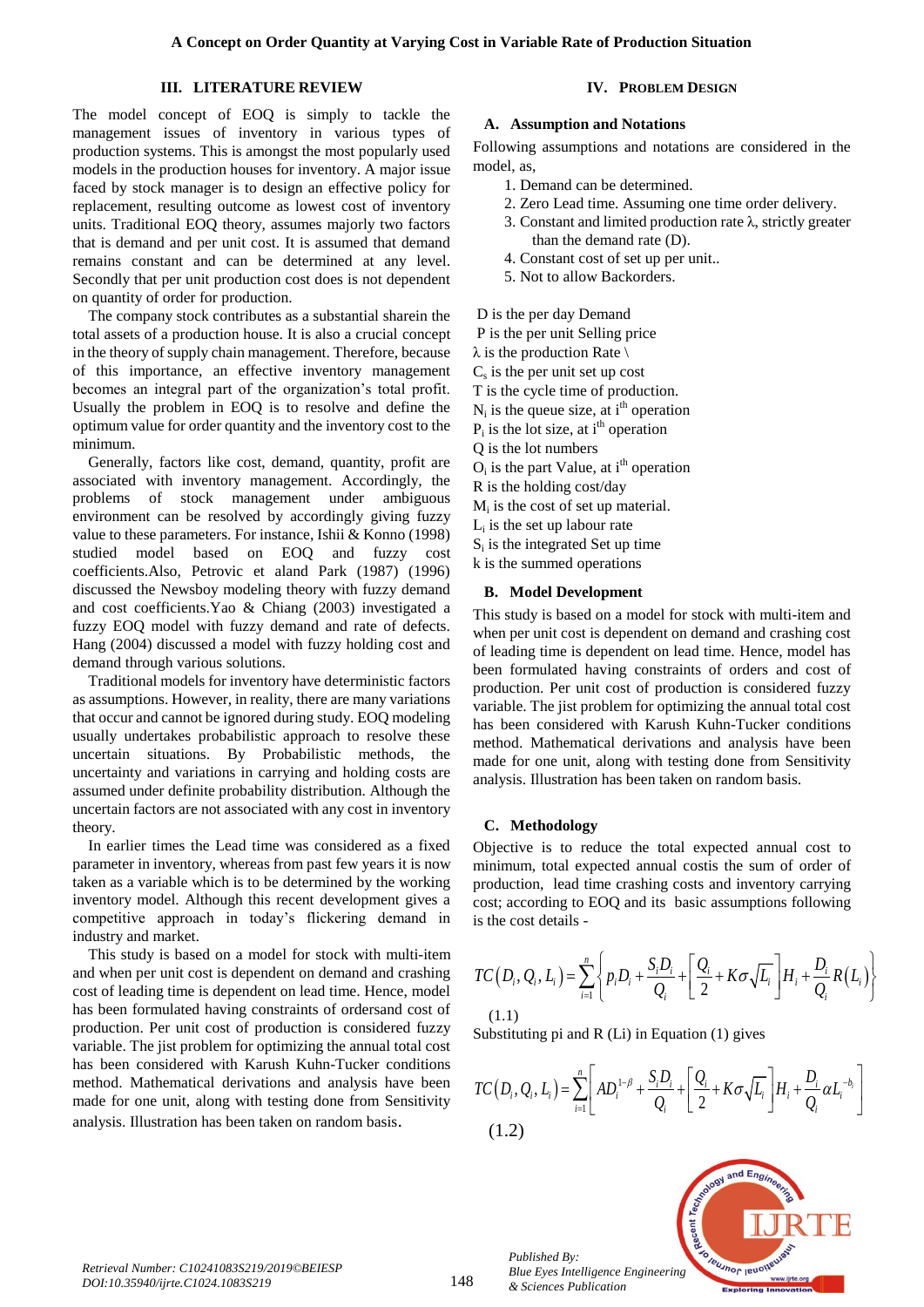Using Karush Kuhn-Tucker conditions method for a single item, the problem can be formulated as:

**International Comparison of Content in Image and Provided HTML Representation\n\n1. \*\*Equation Structure\*\*: The image shows a mathematical equation, we have:\n
$$
\text{MinTc}(D, Q, L) = AD^{1-\beta} + \frac{SD}{Q} + \left[ \frac{Q}{2} + K\sigma\sqrt{L} \right]H + \frac{D}{Q}\alpha L^{-b}
$$
\n
$$
\text{(1.3)}
$$
\n
$$
\text{subject to the inequality constraints}
$$
\n
$$
AD^{-\beta}Q \leq B \quad \text{(1.4)}
$$
\n
$$
\frac{D}{Q} \leq t
$$
\n
$$
\frac{D}{Q} \leq t
$$**

(1.3)

subject to the inequality constraints

AD 
$$
^pQ \leq B_{(1,4)}
$$
  
\n
$$
\frac{D}{Q} \leq t_{(1,5)}
$$

This is a minimization problem for a single item without shortage under two constraints. It can be solved by using Karush Kuhn-Tucker approach.

By using Karush Kuhn-Tucker method the above function can be restated as

**International Journal**  
\nUsing Karush Kuhn-Tucker conditions method for a single  
\nitem, the problem can be formulated as: (1.11)  
\nThe der  
\n
$$
MinTc(D, Q, L) = AD^{1-\beta} + \frac{SD}{Q} + \left[\frac{Q}{2} + K\sigma\sqrt{L}\right]H + \frac{D}{Q}\alpha L^{-b}
$$
   
\n $1.3$    
\nsubject to the inequality constraints  
\n $AD^{-\beta}Q \leq B$  (1.4)  
\n $AD^{-\beta}Q \leq B$  (1.4)  
\n $Q \leq B$  (1.5)  
\nThis is a minimization problem for a single item without  
\nshortage under two constraints. It can be solved by using  
\nKarush Kuhn-Tucker approach.  
\nBy using Karush Kuhn-Tucker method the above function can  
\nbe restated as  
\n $G = AD^{1-\beta} + \frac{SD}{Q} + \left[\frac{Q}{2} + K\sigma\sqrt{L}\right]H + \frac{D}{Q}\alpha L^{b} - \lambda_1(B - AD^{-\beta}Q - s_1^{-2}) - \lambda_2(t - DQ^{-1} - s_2^{-2})$  Let us do  
\n $Q = 0$   
\n $1.6$   
\n**EXECUTE:** (1.6)

Differentiating (6) partially with respect to D, Q and L we get the following equations

**International Journal of Recent Technology and Engineering (LRTF)**  
\nUsing Karash Kuhn-Tucker conditions method for a single  
\nthen, the problem can be formulated as:  
\n
$$
Q(1, 2)
$$
  
\n $MinTc(D, Q, L) = AD^{-\beta} + \frac{2D}{C} + \left[\frac{Q}{2} + K\sigma\sqrt{L}\right]H + \frac{D}{Q}aL^{\alpha}$   
\n $1.111$   
\n $1.121$   
\n $1.131$   
\n $1.142$   
\n $1.151$   
\n $1.163$   
\n $1.151$   
\n $1.163$   
\n $1.165$   
\n $1.151$   
\n $1.161$   
\n $1.161$   
\n $1.171$   
\n $1.181$   
\n $1.191$   
\n $1.191$   
\n $1.101$   
\n $1.101$   
\n $1.101$   
\n $1.101$   
\n $1.101$   
\n $1.101$   
\n $1.101$   
\n $1.101$   
\n $1.101$   
\n $1.101$   
\n $1.101$   
\n $1.101$   
\n $1.101$   
\n $1.101$   
\n $1.101$   
\n $1.101$   
\n $1.101$   
\n $1.101$   
\n $1.101$   
\n $1.101$   
\n $1.101$   
\n $1.101$   
\n $1.101$   
\n $1.101$   
\n $1.101$   
\n $1.101$   
\n $1.101$   
\n $1.101$   
\n $1.101$   
\n $1.1$ 

The necessary conditions for KKT conditions are

$$
\frac{\partial G}{\partial D} = 0 \Longrightarrow (1 - \beta)AD^{-\beta} + SQ^{-1} + \alpha Q^{-1}L^{-\beta} - \beta \lambda_1 AD^{-\beta - 1}Q + \lambda_2 Q^{-1} = 0
$$
\n(1.8)

$$
\frac{\partial G}{\partial D} = 0 \Rightarrow -SDQ^{-2} + 0.5H - \alpha DQ^{-2}L^{-b} + \lambda_1 AD^{-\beta} - \lambda_2 DQ^{-2} = 0
$$
  
(1.9)  

$$
\frac{\partial G}{\partial D} = 0 \Rightarrow 0.5K\sigma L^{-0.5}H - \alpha bDQ^{-1}L^{-b-1} = 0
$$
  
(1.10)

Solving the above set to Equations (1.7), (1.8) and (1.9) gives the optimal solution of the decision variables D, Q and  $L$ 

For solving these equations the Newton Raphson method has been applied to obtain the solution of the transcendental equation.

#### **D. Policy: For Variable P and D**

For solving these equations the Newton Raphson method has been applied to obtain the solution of the transcendental equation.

$$
\frac{D}{Q} \leq t
$$
\nwhere t is constant

\nThe demand function is represented as,

\n
$$
\tag{1.10}
$$

For,  $P, D > 0$   $\Rightarrow D = Pf$ (1.11)

The demand function (1.11) is minimization problem for a single item without shortage under two constraints. Hence (1.10) and (1.11) shows demand function for fixed mark – up of prices,  $D = Of$ 

$$
f_{\rm{max}}
$$

**International Journal of Recent Technology and EngthSIN:** ISSN: 2277-3878, Volume-8 Issue-<br>
Letem, the problem can be formulated as:<br>  $\lim_{T \to \infty} \frac{1}{2} + \frac{D}{2} + \left[ \frac{Q}{2} + K \sigma \sqrt{L} \right] H + \frac{D}{Q} \alpha L^3$ <br>  $\lim_{T \to \infty} \frac{1}{2}$  **International Journal of Recent Technology and Engineering (JIRTE)**<br>
ISSN: 2277-3878, Volume-8 Issue-3S2, October 2019<br>
the demand finction (1.11) is minimization problem for a<br>  $= AD^{-\beta} + \frac{SD}{Q} + \left[ \frac{Q}{2} + K\sigma\sqrt{L} \right]H + \frac$ **Case 1** Here let, a) Variable D. b) Fixed P c) Cost with Quantity Discounts Then profit function  $Z(Q)$  can be calculated from equation (1.9) and equation (1.12)

$$
Z(Q) = (\theta - 1)(CQ)fCQ - \frac{c_0}{\alpha} - \frac{k}{\alpha\lambda\theta}(13)
$$

 $\left[\beta - AD''Q - s_1\right] - \lambda_2(t - DQ' - s_2)$  Let us consider,  $D = NP^{-n}(14)$ Where *n* is the elasticity of demand  $\epsilon$  (0,  $\infty$ )

Therefore,  $(1.13)$  and  $(1.14)$  gives,

**International Journal of Recent Technology and Engineering (JIRE)**  
\nISSN: 2277-3878, Volume-8 Issue-352, October 2019  
\nthen-Tucker conditions method for a single  
\nmean be formulated as:  
\n(1.11)  
\n(1.12)  
\n(1.13)  
\n(1.14)  
\n(1.15)  
\n
$$
= AD^{-1/3} + \frac{SD}{Q} + \left[\frac{Q}{2} + K\sigma\sqrt{L}\right]H + \frac{D}{Q}\alpha L^3
$$
\n(1.16)  
\nHence (1.10) and (1.11) shows demand function for fixed  
\nnequality constraints  
\n
$$
D = Q\hat{f}
$$
  
\n(1.4)  
\n(1.4)  
\n(1.5)  
\n1.6)  
\n1.7  
\n1.8)  
\n1.9  
\nVariated P  
\nfor a single item without  $Q$  on the calculated from equation  
\ninvariant, I can be solved by using  
\n(1.9) and equation (1.12)  
\n(1.10)  
\n(1.11)  
\n(1.12)  
\n(1.13)  
\n(1.14)  
\n(1.15)  
\n(1.16)  
\n(1.17)  
\n(1.18)  
\n(1.19)  
\n(1.10)  
\n(1.11)  
\n(1.10)  
\n(1.11)  
\n(1.12)  
\n(1.13)  
\n(1.14)  
\n(1.15)  
\n(1.16)  
\n(1.17)  
\n(1.18)  
\n(1.19)  
\n(1.10)  
\n(1.10)  
\n(1.11)  
\n(1.11)  
\n(1.12)  
\n(1.13)  
\n(1.14)  
\n(1.15)  
\n(1.16)  
\n(1.17)  
\n(1.19)  
\n(1.10)  
\n(1.11)  
\n(1.11)  
\n(1.12)  
\n(1.13)  
\n(1.14)  
\n(1.15)  
\n(1.16)  
\n(1.17)  
\n(1.18)  
\n(1.19)  
\n(1.110)  
\n(1.10)  
\n(1.111)  
\n(1.12

Consider C(Q) =  $C_0 - \alpha Q$ , then (13) becomes,

$$
Z(Q) = K(\theta - 1)\theta^{-\eta}C_0 - \alpha Q^{-\eta + 1} - \sum_{i=1}^k (N_i + P_i)QQ_iR +
$$
  

$$
\frac{\kappa}{\lambda \theta^{\eta}} \sum_{i=1}^k (N_i + P_i)QQ_iRC_0 - \alpha Q^{-\eta} - \frac{\kappa}{\varrho \theta^{\eta}} \sum_{i=1}^k (L_iS_i + M_i)(C_0 - \alpha Q)^{-\eta}
$$
  

$$
(1.16)
$$

Differentiating equation (13), Finding  $\frac{\partial Z}{\partial \theta} = 0$ , gives *Q*  $\partial Z$  $= 0$ , gives  $\overline{\partial Q}$  = 0, gives

 K= 1 1 1 1 1 2 1 *G b AD SQ Q L AD Q Q D* 2 2 2 1 2 0.5 *G b SDQ H DQ L AD DQ D* 0.5 1 1 0.5 *G b K L H bDQ L D* (1.17)

We get a rectangular Hyperbola in Demand Curve for  $\eta = 1$ for each point on the curve; therefore (1.17) becomes,

*Published By: Blue Eyes Intelligence Engineering & Sciences Publication* 



*Retrieval Number: C10241083S219/2019©BEIESP DOI:10.35940/ijrte.C1024.1083S219*

149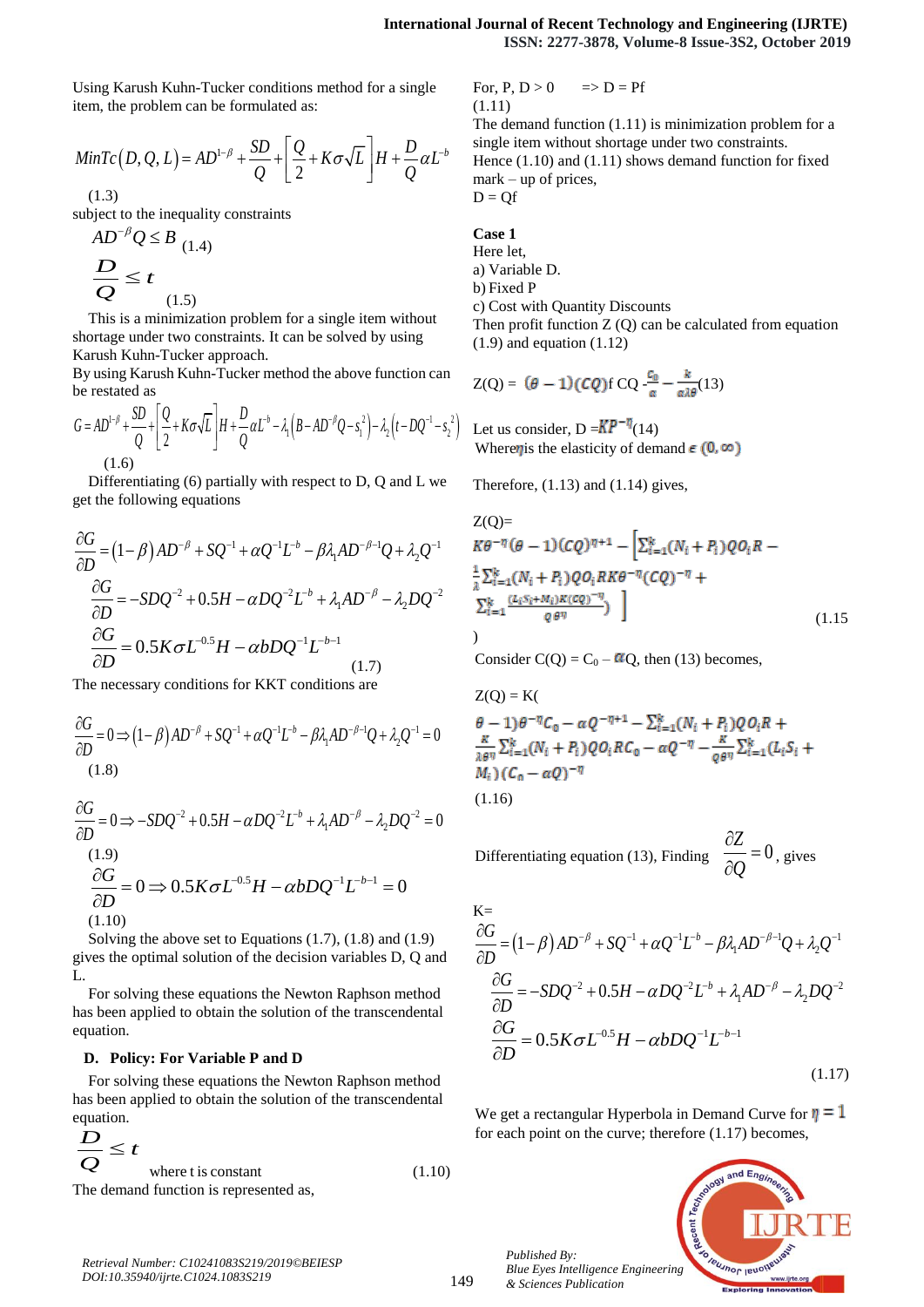A Concept on Order Quantity at Varying Cost in Variable  
\n
$$
\frac{\partial G}{\partial D} = 0 \Rightarrow (1-\beta)AD^{-\beta} + SQ^{-1} + \alpha Q^{-1}L^{-b} - \beta \lambda_1 AD^{-\beta-1}Q + \lambda_2 Q^{-1} = 0
$$
\nFor variable  
\n
$$
CQ = b + \frac{d}{Q}
$$
\nFor variable  
\nAs  $\lambda \to \infty$ , equation (1.18) reduces to,  
\nThe profit fun-  
\n
$$
\frac{\partial G}{\partial D} = 0 \Rightarrow -SDQ^{-2} + 0.5H - \alpha DQ^{-2}L^{-b} + \lambda_1 AD^{-\beta} - \lambda_2 DQ^{-2} = 0
$$
\n
$$
ZQ = K (
$$
\n(1.19) gives and considers  
\n
$$
H_2 = \frac{2c_0}{\alpha}
$$
\n
$$
\frac{\partial (TIC)}{\partial T} = -\frac{1}{T^2}
$$
\n
$$
H_1 = \frac{c_0^2}{\alpha^2}
$$
\n(1.22)

As  $\lambda \to \infty$ , equation (1.18) reduces to,

$$
\frac{\partial G}{\partial D} = 0 \Rightarrow -SDQ^{-2} + 0.5H - \alpha DQ^{-2}L^{-b} + \lambda_1 AD^{-\beta} - \lambda_2 DQ^{-2} = 0
$$

(1.19) gives and considers

 $H_2 = \frac{2C_0}{\alpha}$  $H_1 = \frac{c_0^2}{\sigma^2}$ 

 $\label{eq:hamiltonian} \mathbf{H}_4 = \frac{2k\sum_{i=1}^k (L_i S_i + M_i)}{\alpha\theta\sum_{i=1}^k (N_i + P_i) o_i R}$ 

 $\label{eq:hamiltonian} \mathbf{H}_4 = \frac{c_0 k \sum_{i=1}^k (L_i s_i + M_i)}{\alpha^2 \theta \sum_{i=1}^k (N_i + P_i) o_i R}$ 

Considering rate of production to be finite, equation (1.14) becomes,

$$
Q^4 - H_5 Q^2 + H_6 Q^2 + H_7 Q - H_8 = 0 \tag{1.19}
$$

Where

$$
H_5 = \frac{2c_0}{\alpha}
$$
  
\n
$$
H_6 = \frac{c_0}{\alpha} - \frac{k}{\alpha \lambda \theta}
$$
  
\n
$$
H_7 = \frac{2k \sum_{i=1}^{k} (L_i S_i + M_i)}{\alpha \theta \sum_{i=1}^{k} (N_i + P_i) o_i R}
$$
  
\n
$$
H_8 = \frac{c_0 k \sum_{i=1}^{k} (L_i S_i + M_i)}{\alpha^2 \theta \sum_{i=1}^{k} (N_i + P_i) o_i R}
$$

Using Karush Kuhn-Tucker conditions method for a single item, the problem can be formulated as:

1. Now let  $\eta=1$  be taken when considering constant cost,

$$
Q_c^* = \sqrt{\frac{K \sum_{i=1}^k (L_i S_i + M_i)}{C_0 \theta \sum_{i=1}^k (N_i + P_i) O_i R (1 + \frac{k}{\lambda \theta C_0})}}
$$
(19)

$$
\frac{\partial (TIC)}{\partial T^2} = -\frac{2}{T^3} \left[ k + \frac{s\alpha (T - T_1)^2}{2} + \frac{\alpha (h + c^* \theta)}{\theta + \beta} \left\{ \frac{e^{(\theta + \beta)T_1} - 1}{\theta + \beta} - T_1 \right\} \right] + \frac{s\alpha}{T^2} (2T_1 - T) > 0 \qquad \text{Sin} \qquad \frac{\partial}{\partial T} = -\frac{1}{T^3} \left[ k + \frac{s\alpha (T - T_1)^2}{2} + \frac{\alpha (h + c^* \theta)}{\theta + \beta} \left\{ \frac{e^{(\theta + \beta)T_1} - 1}{\theta + \beta} - T_1 \right\} \right]
$$

(1.20)

2. Let  $\lambda \to \infty$ , then (1.20) reduces to,

## **Case of Hyperbolic Function**

*Retrieval Number: C10241083S219/2019©BEIESP DOI:10.35940/ijrte.C1024.1083S219*

For variable cost,

t in Variable Rate of Production Situation  
For variable cost,  

$$
CQ = b + \frac{d}{Q} (Q_0 \le Q < \infty)
$$
  
The profit function becomes,

The profit function becomes,

A Concept on Order Quantity at Varying Cost in Variable Rate of Production Situation  
\n
$$
\frac{\partial G}{\partial D} = 0 \Rightarrow (1-\beta)AD^{-\beta} + SQ^{-1} + \alpha Q^{-1}L^+ - \beta \lambda_1AD^{-\beta-1}Q + \lambda_2Q^{-1} = 0
$$
\nFor variable cost,  
\n
$$
CQ = b + \frac{d}{Q}(Q_0 \leq Q < \infty)
$$
\nThis is a  $\rightarrow \infty$ , equation (1.18) reduces to,  
\n
$$
\frac{\partial G}{\partial D} = 0 \Rightarrow -SDQ^{-2} + 0.5H - \alpha DQ^{-2}L^+ + \lambda_1AD^{-\beta} - \lambda_2DQ^{-2} = 0
$$
\n
$$
ZQ = K(\theta - 1)Q^{-\eta}\left(b + \frac{d}{\theta}\right)^{-\eta+1}
$$
\n(1.19) gives and considers  
\n
$$
H_{2= \frac{2C_0}{\alpha}}
$$
\n
$$
\frac{\partial (TC)}{\partial T} = -\frac{1}{T^2}\left[k + \frac{sq(T-T_i)^2}{2} + \frac{\alpha(h+c\theta)}{\theta+\beta} + \frac{\alpha(T-T_i)}{\theta+\beta} + \frac{sq(T-T_i)}{\theta+\beta}\right]\frac{sq(T-T_i)}{\theta+\beta} + \frac{sq(T-T_i)}{T}
$$
\n
$$
H_1 = \frac{cz}{\alpha^2}
$$
\n(1.22)  
\n
$$
H_4 = \frac{cz}{\alpha^2\theta\sum_{k=1}^k(L\beta_k + M_i)}{zz(\alpha_k + \gamma\omega_1\alpha_k)}
$$
\n
$$
H_4 = \frac{C_0k\sum_{k=1}^k(L\beta_k + M_i)}{z\theta\theta\sum_{k=1}^k(L\beta_k + M_i)} = 0
$$
\nConsider  $\theta$  and  $\theta$  is a constant and  $\theta$  and  $\theta$  is a constant.

(1.22)

$$
\Rightarrow \qquad \frac{\partial Z}{\partial Q} = 0 \text{ gives,}
$$

t in Variable Rate of Production Situation  
\nFor variable cost,  
\n
$$
CQ = b + \frac{d}{Q} (Q_0 \le Q < \infty)
$$
\nThe profit function becomes,  
\n
$$
ZQ = K (\theta - 1) Q^{-\eta} (b + \frac{d}{\theta})^{-\eta + 1}
$$
\n
$$
\frac{\partial [TC]}{\partial T} = -\frac{1}{T^2} \Bigg[ k + \frac{sa(T - T_1)^2}{2} + \frac{a(b + c^2)}{\theta + \beta} \Bigg] \frac{e^{(a + \beta T)} - 1}{\theta + \beta} - \frac{1}{T} \Bigg] + \frac{sa(T - T_1)}{T}
$$
\n(1.22)  
\n
$$
\Rightarrow \frac{\partial Z}{\partial Q} = 0 \text{ gives,}
$$
\n
$$
\frac{1}{Q^2} k (\theta - 1) \theta^{-\eta} (\eta - 1) + \frac{d}{Q}^{-\eta}
$$
\n
$$
+ \sum_{i=1}^k (N_i + P_i Q_i R) + \frac{k}{\lambda \theta^{\eta}}
$$
\n
$$
+ \frac{k}{\theta^{\eta} Q^2} \sum_{i=1}^k (L_i S_i + M_i) (b + \frac{d}{Q})^{-\eta - 1} (b + \frac{d}{Q} + \frac{d\eta}{Q})
$$
\n(1.23)  
\nFor special case  $\eta = 1$  eqn. (1.23) becomes,  
\nFor special case  $\eta = 1$  eqn. (1.23) becomes,  
\n
$$
-\sum_{i=1}^k N_i + P_i Q_i R + \frac{K}{\lambda \theta} \sum_{i=1}^k N_i + P_i Q_i R + (b + \frac{d}{Q})^{-2}
$$
\n(1.24)  
\n
$$
\Bigg( b + \frac{2d}{Q} \Bigg) + \frac{kb}{\theta Q^2}
$$
\n
$$
\sum_{i=1}^k (L_i S_i + M_i) (b + \frac{d}{Q})^{-2} = 0
$$
\nSimplifying further,  
\n
$$
\sum_{i=1}^k N_i + P_i Q_i R + (1 - \frac{k}{\lambda \theta}) (b + \frac{d}{Q})^{-2} (b + \frac{2d}{Q}) + \frac{kb}{Q\theta^2}
$$
\n
$$
B
$$
\n
$$
B
$$
\n
$$
B
$$
\n $$ 

For special case  $\eta = 1$  eqn. (1.23) becomes,

$$
\frac{K}{\theta^{\eta} Q^2} \sum_{i=1}^{k} (L_i S_i + M_i) \left( b + \frac{d}{Q} \right)^{-\eta - 1}
$$
\n
$$
+ \frac{K}{\theta^{\eta} Q^2} \sum_{i=1}^{k} (L_i S_i + M_i) \left( b + \frac{d}{Q} \right)^{-\eta - 1}
$$
\n
$$
\left( b + \frac{d}{Q} - \frac{d\eta}{Q} \right) = 0 \qquad (1.23)
$$
\nFor special case  $\eta = 1$  eqn. (1.23) becomes,  
\n
$$
- \sum_{i=1}^{k} N_i + P_i O_i R + \frac{K}{\lambda \theta} \qquad \sum_{i=1}^{k} N_i + P_i O_i R + \left( b + \frac{d}{Q} \right)^{-2}
$$
\n
$$
\left( b + \frac{2d}{Q} \right) + \frac{kb}{\theta Q^2}
$$
\n
$$
\sum_{i=1}^{k} (L_i S_i + M_i) \left( b + \frac{d}{Q} \right)^{-2} = 0
$$
\nSimplifying further,

Simplifying further,

$$
\sum_{i=1}^{k} N_i + P_i O_i R + \left(1 - \frac{k}{\lambda \theta}\right) \left(b + \frac{d}{Q}\right)^{-2} \left(b + \frac{2d}{Q}\right) + \frac{kb}{Q\theta^2}
$$
\n
$$
= \sum_{\substack{a \text{ is a non-angled point } b \text{ is a prime}} \\ \text{is a non-angled point } b \text{ is a non-angled point } \\ \text{is a non-angled point } b \text{ is a non-angled point } \\ \text{is a non-angled point } b \text{ is a non-angled point } \\ \text{is a non-angled point } b \text{ is a non-angled point } \\ \text{is a non-angled point } b \text{ is a non-angled point } \\ \text{is a non-angled point } b \text{ is a non-angled point } \\ \text{is a non-angled point } b \text{ is a non-angled point } \\ \text{is a non-angled point } b \text{ is a non-angled point } \\ \text{is a non-angled point } b \text{ is a non-angled point } \\ \text{is a non-angled point } b \text{ is a non-angled point } \\ \text{is a non-angled point } b \text{ is a non-angled point } \\ \text{is a non-angled point } b \text{ is a non-angled point } \\ \text{is a non-angled point } b \text{ is a non-angled point } \\ \text{is a non-angled point } b \text{ is a non-angled point } \\ \text{is a non-angled point } b \text{ is a non-angled point } \\ \text{is a non-angled point } b \text{ is a non-angled point } \\ \text{is a non-angled point } b \text{ is a non-angled point } \\ \text{is a non-angled point } b \text{ is a non-angled point } \\ \text{is a non-angled point } b \text{ is a non-angled point } \\ \text{is a non-angled point } b \text{ is a non-angled point } \\ \text{is a non-angled point } b \text{ is a non-angled point } \\ \text{is a non-angled point } b \text{ is a non-angled point } \\ \text{is a non-angled point } b \text{ is a non-angled point } \\ \text{is a non-angled point } b \text{ is a non-angled point } \\ \text{is a non-angled point } b \text{ is a non-angled point } \\ \text{is a non-angled point } b \text{ is a non-angled point } \\ \text{is a non-angled point } b \text{ is a non-angled point } \\ \text{is a non-angled point } b \text{ is a non-angled point } \\ \text{is a non-angled point } b \text{ is a non-angled point } \\ \text{is a non-angled
$$

*Blue Eyes Intelligence Engineering & Sciences Publication* 

150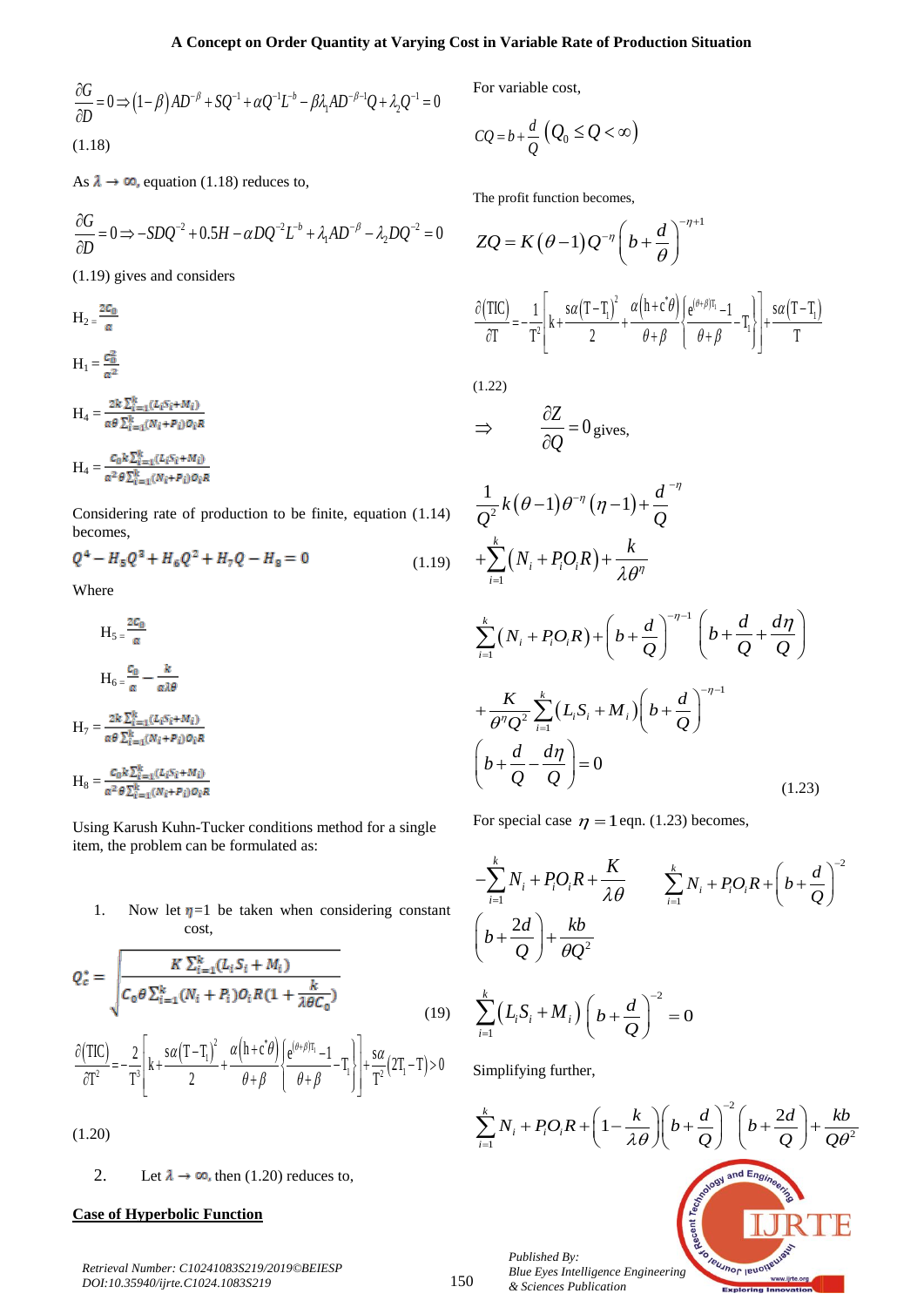**International Journal of** ISSN:  
\n
$$
\sum_{i=1}^{k} (L_i S_i + M_i) \left( b + \frac{d}{Q} \right)^{-2}
$$
\n
$$
\Rightarrow \frac{\partial^2 (TIC)}{\partial T^2} > 0, \qquad (1.24)
$$
\nSubstituting (1.24) in (1.22), gives  $Q^*$  relative to  $Z^*$   
\nCost as Constant Function  
\nIn  $CQ = b + \frac{d}{Q}$ , assume d = constant;  $(Q_0 \le 1 < \infty)$   
\nHence for  $\eta = 1$  & constant cost,  
\n
$$
Q_e^* = \left[ \frac{Kb \sum_{i=1}^{k} L_i S_i + M_i}{\theta \sum_{i=1}^{k} N_i + P_i Q_i R \left( b^2 - \frac{Kb}{\lambda \theta} \right)} \right]^{1/2}
$$
\n
$$
= \left[ \frac{Kb \sum_{i=1}^{k} L_i S_i + M_i}{\theta \sum_{i=1}^{k} N_i + P_i Q_i R \left( b^2 - \frac{Kb}{\lambda \theta} \right)} \right]^{1/2}
$$
\n(1.25)  
\nTable  
\nAnd  
\n
$$
\frac{\partial^2 (TIC)}{\partial T \partial T_1} = \frac{\alpha}{T^2} \left\{ sT_1 + \frac{(h + c^* \theta)}{\theta + \beta} (e^{(\theta + \beta)T_1} - 1) \right\} < 0
$$
\nCase (a)

## **Cost as Constant Function**

In 
$$
CQ = b + \frac{d}{Q}
$$
, assume d = constant;  $(Q_0 \le 1 < \infty)$ 

| International Journal of Recent Technology                                                                                   |                               |                 |                 |                 |                 |                 |                 |                 |                 |                 |                 |                 |                 |                 |                 |                 |                 |                 |                 |                 |                 |                 |                 |                 |                 |                 |                 |                 |             |
|------------------------------------------------------------------------------------------------------------------------------|-------------------------------|-----------------|-----------------|-----------------|-----------------|-----------------|-----------------|-----------------|-----------------|-----------------|-----------------|-----------------|-----------------|-----------------|-----------------|-----------------|-----------------|-----------------|-----------------|-----------------|-----------------|-----------------|-----------------|-----------------|-----------------|-----------------|-----------------|-----------------|-------------|
| $\sum_{i=1}^{k} (L_i S_i + M_i) \left( b + \frac{d}{Q} \right)^{-2}$                                                         | <b>Table 1 Results for Li</b> |                 |                 |                 |                 |                 |                 |                 |                 |                 |                 |                 |                 |                 |                 |                 |                 |                 |                 |                 |                 |                 |                 |                 |                 |                 |                 |                 |             |
| $\Rightarrow \frac{\partial^2 (TIC)}{\partial T^2} > 0$ , (1.24)                                                             | <b>Case (a)</b>               | <b>Case (b)</b> | <b>Case (c)</b> | <b>Case (a)</b> |                 |                 |                 |                 |                 |                 |                 |                 |                 |                 |                 |                 |                 |                 |                 |                 |                 |                 |                 |                 |                 |                 |                 |                 |             |
| $\ln CQ = b + \frac{d}{Q}$ , assume d = constant; $(Q_0 \le 1 < \infty)$                                                     | <b>Case (c)</b>               | <b>Case (c)</b> | <b>Case (d)</b> | <b>Case (e)</b> | <b>Case (f)</b> | <b>Case (g)</b> |                 |                 |                 |                 |                 |                 |                 |                 |                 |                 |                 |                 |                 |                 |                 |                 |                 |                 |                 |                 |                 |                 |             |
| $Q_e^* = \begin{bmatrix} \frac{k}{Q} \sum_{i=1}^{k} L_i S_i + M_i \\ \frac{k}{Q} \sum_{i=1}^{k} L_i S_i + M_i \end{bmatrix}$ | <b>Use (g)</b>                | <b>Case (h)</b> | <b>Case (i)</b> | <b>Case (j)</b> | <b>Case (j)</b> | <b>Case (k)</b> | <b>Case (l)</b> | <b>Case (l)</b> | <b>Case (l)</b> | <b>Case (l)</b> | <b>Case (l)</b> | <b>Case (l)</b> | <b>Case (l)</b> | <b>Case (l)</b> | <b>Case (l)</b> | <b>Case (l)</b> | <b>Case (l)</b> | <b>Case (l)</b> | <b>Case (m)</b> | <b>Case (m)</b> | <b>Case (m)</b> | <b>Case (m)</b> | <b>Case (m)</b> | <b>Case (m)</b> | <b>Case (m)</b> | <b>Case (m)</b> | <b>Case (m)</b> | <b>Case (m)</b> | <b>Case</b> |

And

$$
\frac{\partial^2 (TIC)}{\partial T \partial T_1} = \frac{\alpha}{T^2} \left\{ sT_1 + \frac{(h + c^* \theta)}{\theta + \beta} \left( e^{(\theta + \beta)T_1} - 1 \right) \right\} < 0
$$

$$
\Rightarrow \frac{\partial^2 (\text{TIC})}{\partial T^2} > 0, \qquad (1.24)
$$
  
\nSubstituting (1.24) in (1.22), gives  $Q^{\dagger}$  relative to  $Z^*$   
\nCost as Constant Function  
\nIn  $CQ = b + \frac{d}{Q}$ , assume d = constant;  $(Q_0 \le 1 < \infty)$   
\nHence for  $\eta = 1$  & constant cost,  
\n
$$
Q_c^* = \left[\frac{Kb \sum_{i=1}^k L_i S_i + M_i}{\theta \sum_{i=1}^k N_i + P_i Q_i R \left(b^2 - \frac{Kb}{\lambda \theta}\right)}\right]^{1/2}
$$
\n
$$
\Rightarrow \frac{\text{Case (d)}}{\text{Area (d)}} = \frac{5}{\frac{5}{\pi}} \text{Myerobolic Cost Function}
$$
\nAnd  
\nAnd  
\n
$$
\frac{\partial^2 (\text{TIC})}{\partial T \partial T_1} = \frac{\alpha}{T^2} \left\{ sT_1 + \frac{(h + c^* \theta)}{\theta + \beta} \left( e^{(\theta + \beta)T_1} - 1 \right) \right\} < 0
$$
\n
$$
\text{Table 1b Results}
$$
\n
$$
\frac{\text{Case (a)}}{\text{Case (b)}} = \frac{\frac{2}{\pi}}{\frac{2}{\pi}} \text{Case (b)} = \frac{\frac{2}{\pi}}{\frac{2}{\pi}} \text{Case (c)} = \frac{\frac{2}{\pi}}{\frac{2}{\pi}} \text{Case (d)} = \frac{\frac{2}{\pi}}{\frac{2}{\pi}} \text{Case (e)} = \frac{\frac{2}{\pi}}{\frac{2}{\pi}} \text{Case (b)} = \frac{\frac{2}{\pi}}{\frac{2}{\pi}} \text{Case (c)} = \frac{\frac{2}{\pi}}{\frac{2}{\pi}} \text{Case (d)} = \frac{\frac{2}{\pi}}{\frac{2}{\pi}} \text{Case (e)} = \frac{\frac{2}{\pi}}{\frac{2}{\pi}} \text{Case (f)} = \frac{\frac{2}{\pi}}{\frac{2}{\pi}} \text{Case (g)} = \frac{\frac{2}{\pi}}{\frac{2}{\pi}} \text{Case (h)} = \frac{\frac{2}{\pi}}{\frac{2}{\pi}} \text{Case (i)} = \frac{\frac{2}{\pi}}{\frac
$$

If 
$$
\lambda \to \infty
$$
, then (1.24) & (1.25) becomes,  
\n
$$
2k - s\alpha (T^2 - T_1^2) + \frac{2\alpha (h + c^*\theta)}{\theta + \beta} \left(\frac{e^{(\theta+\beta)T_1} - 1}{\theta + \beta} - T_1\right) = 0
$$

(1.26) And

(1.26) Ana  
\n
$$
(h + c^* \theta)(\theta + \beta)T_1^2 + 2(h + s + c^* \theta)T_1 - 2sT = 0
$$
\n(1.27)

## **V. PROBLEM**

Suppose that the following information is given:  $D = 54$  Units, = 60 Units, P= .3 Rs. / Unit, R= 0.01, K= 5, the following results can be calculated. For Variable P and D Cost function is linearly taken as,

*Retrieval Number: C10241083S219/2019©BEIESP DOI:10.35940/ijrte.C1024.1083S219*

151

| <b>Table 1 Results for Linear Costs Function</b> |  |
|--------------------------------------------------|--|
|--------------------------------------------------|--|

|                                                                                                                                                                                                                                                                                                               | <b>International Journal of Recent Technology and Engineering (IJRTE)</b> |                 |                | ISSN: 2277-3878, Volume-8 Issue-3S2, October 2019     |         |
|---------------------------------------------------------------------------------------------------------------------------------------------------------------------------------------------------------------------------------------------------------------------------------------------------------------|---------------------------------------------------------------------------|-----------------|----------------|-------------------------------------------------------|---------|
|                                                                                                                                                                                                                                                                                                               |                                                                           |                 |                |                                                       |         |
|                                                                                                                                                                                                                                                                                                               |                                                                           |                 |                | <b>Table 1 Results for Linear Costs Function</b>      |         |
|                                                                                                                                                                                                                                                                                                               |                                                                           |                 |                |                                                       | $z^*$   |
|                                                                                                                                                                                                                                                                                                               | Case                                                                      |                 | $C_0$          |                                                       |         |
|                                                                                                                                                                                                                                                                                                               |                                                                           | 2               | 5              | $\varrho$ *<br>19.79                                  | 18.42   |
|                                                                                                                                                                                                                                                                                                               |                                                                           | 3               | 5              | 16.14                                                 | 28.01   |
| (1.24)                                                                                                                                                                                                                                                                                                        | Case (a)                                                                  | $\overline{4}$  | $\overline{5}$ | 13.97                                                 | 32.88   |
|                                                                                                                                                                                                                                                                                                               |                                                                           | 5 <sup>5</sup>  | $\overline{5}$ | 12.49                                                 | 35.87   |
|                                                                                                                                                                                                                                                                                                               |                                                                           | $\overline{2}$  | $\overline{4}$ | 22.15                                                 | 17.72   |
|                                                                                                                                                                                                                                                                                                               |                                                                           | $\overline{2}$  | 3              | 25.63                                                 | 16.62   |
|                                                                                                                                                                                                                                                                                                               | Case $(b)$                                                                | $\overline{2}$  | 2              | 31.5                                                  | 14.76   |
|                                                                                                                                                                                                                                                                                                               |                                                                           | 2               | $\mathbf{1}$   | 45.03                                                 | 10.68   |
|                                                                                                                                                                                                                                                                                                               |                                                                           | $\mathfrak{Z}$  | $\overline{4}$ | 18.06                                                 | 27.38   |
| $\sum_{i=1}^{k} (L_i S_i + M_i) \left(b + \frac{d}{Q}\right)^{-2}$<br>$\Rightarrow \frac{\partial^2 (TIC)}{\partial T^2} > 0,$<br>Substituting (1.24) in (1.22), gives $Q^*$ relative to $Z^*$<br><b>Cost as Constant Function</b><br>In $CQ = b + \frac{d}{Q}$ , assume d = constant; $(Q_0 \le 1 < \infty)$ | Case (c)                                                                  | $\overline{4}$  | $\mathfrak{Z}$ | 18.06                                                 | 31.55   |
|                                                                                                                                                                                                                                                                                                               |                                                                           | $5\overline{)}$ | 2              | 19.79                                                 | 33.48   |
| Hence for $\eta = 1$ & constant cost,                                                                                                                                                                                                                                                                         |                                                                           | 6               | 2              | 18.06                                                 | 35.72   |
|                                                                                                                                                                                                                                                                                                               | Case (d)                                                                  | 5 <sup>5</sup>  | 3              | 16.14                                                 | 34.67   |
|                                                                                                                                                                                                                                                                                                               |                                                                           | $\overline{4}$  | $\overline{4}$ | 15.62                                                 | 32.34   |
|                                                                                                                                                                                                                                                                                                               |                                                                           |                 |                |                                                       |         |
|                                                                                                                                                                                                                                                                                                               |                                                                           |                 |                | Hyperbolic Cost Function for Variable P and D         |         |
|                                                                                                                                                                                                                                                                                                               |                                                                           |                 |                | <b>Table 1b Results for Hyperbolic Costs Function</b> |         |
| (1.25)                                                                                                                                                                                                                                                                                                        | <b>Case</b>                                                               | $\theta$        | $\mathbf b$    | $\varrho$ *                                           | $Z_c^*$ |
| ${Q_c}^* = \left\lfloor {\frac{{Kb\sum\limits_{i = 1}^k {{L_i}{S_i} + {M_I}} }}{{\theta \sum\limits_{i = 1}^k {{N_i} + {P_i}{Q_i}R{{\left( {b^2} - \frac{{Kb}}{\lambda \theta} \right)}}} }}} \right\rfloor$<br>And                                                                                           |                                                                           | $\overline{2}$  | 10             | 13.97                                                 | 20.38   |
|                                                                                                                                                                                                                                                                                                               |                                                                           | $\mathfrak{Z}$  | 10             | 11.4                                                  | 29.56   |
|                                                                                                                                                                                                                                                                                                               | Case (a)                                                                  | $\overline{4}$  | 10             | 9.86                                                  | 34.22   |
| $\left\{\frac{\partial^2 (TIC)}{\partial T \partial T_1}\right\} = \frac{\alpha}{T^2} \left\{ sT_1 + \frac{(h + c^*\theta)}{\theta + \beta} \left(e^{(\theta + \beta)T_1} - 1\right) \right\} < 0$                                                                                                            |                                                                           | $5\overline{)}$ | 10             | 8.82                                                  | 37.08   |
|                                                                                                                                                                                                                                                                                                               |                                                                           | $\overline{2}$  | 8              | 15.62                                                 | 19.84   |
| $TIC = \frac{1}{T} [OC + SC + HC + CD]$                                                                                                                                                                                                                                                                       | Case (b)                                                                  | $\overline{2}$  | 6              | 18.06                                                 | 19.05   |

**Hyperbolic Cost Function for Variable P and D**

|                                                                                                                                                                                                        | <b>International Journal of Recent Technology and Engineering (IJRTE)</b>                                                  |                     |                                                           |                      |                                                   |
|--------------------------------------------------------------------------------------------------------------------------------------------------------------------------------------------------------|----------------------------------------------------------------------------------------------------------------------------|---------------------|-----------------------------------------------------------|----------------------|---------------------------------------------------|
|                                                                                                                                                                                                        |                                                                                                                            |                     |                                                           |                      | ISSN: 2277-3878, Volume-8 Issue-3S2, October 2019 |
| $\sum_{i=1}^{k} (L_i S_i + M_i) \left(b + \frac{d}{O}\right)^{-2}$                                                                                                                                     | Case                                                                                                                       |                     | <b>Table 1 Results for Linear Costs Function</b><br>$C_0$ | $\varrho$ *          | $z^*$                                             |
|                                                                                                                                                                                                        |                                                                                                                            | 2                   | $5\overline{)}$                                           | 19.79                | 18.42                                             |
| $\Rightarrow \frac{\partial^2 (TIC)}{\partial T^2} > 0,$<br>(1.24)                                                                                                                                     | Case (a)                                                                                                                   | 3<br>4              | 5 <sup>5</sup><br>5                                       | 16.14<br>13.97       | 28.01<br>32.88                                    |
|                                                                                                                                                                                                        |                                                                                                                            | 5                   | 5                                                         | 12.49                | 35.87                                             |
| Substituting (1.24) in (1.22), gives $Q^*$ relative to $Z^*$                                                                                                                                           |                                                                                                                            | 2<br>2              | $\overline{4}$<br>3                                       | 22.15<br>25.63       | 17.72<br>16.62                                    |
| <b>Cost as Constant Function</b>                                                                                                                                                                       | Case (b)                                                                                                                   | 2                   | 2                                                         | 31.5                 | 14.76                                             |
|                                                                                                                                                                                                        |                                                                                                                            | 2<br>$\mathfrak{Z}$ | $\overline{4}$                                            | 45.03<br>18.06       | 10.68<br>27.38                                    |
| $\mathcal{L}_{\text{in}} CQ = b + \frac{d}{Q}$ , assume d = constant; $(Q_0 \le 1 < \infty)$                                                                                                           | Case (c)                                                                                                                   | 4                   | $\mathfrak{Z}$                                            | 18.06                | 31.55                                             |
| Hence for $\eta = 1$ & constant cost,                                                                                                                                                                  |                                                                                                                            | 5 <sup>5</sup><br>6 | $\overline{2}$<br>2                                       | 19.79<br>18.06       | 33.48<br>35.72                                    |
|                                                                                                                                                                                                        | Case (d)                                                                                                                   | 5 <sup>5</sup>      | 3                                                         | 16.14                | 34.67                                             |
|                                                                                                                                                                                                        |                                                                                                                            |                     | $\overline{4}$                                            | 15.62                | 32.34                                             |
| $Q_c^* = \left[ \frac{Kb \sum_{i=1}^k L_i S_i + M_i}{\theta \sum_{i=1}^k N_i + P_i Q_i R\left(b^2 - \frac{Kb}{\lambda \theta}\right)} \right]$                                                         | Hyperbolic Cost Function for Variable P and D                                                                              |                     |                                                           |                      |                                                   |
| (1.25)                                                                                                                                                                                                 |                                                                                                                            |                     | <b>Table 1b Results for Hyperbolic Costs Function</b>     |                      |                                                   |
| And                                                                                                                                                                                                    | Case                                                                                                                       | $\overline{2}$      | b<br>10                                                   | $\varrho$ *<br>13.97 | $Z_c^*$<br>20.38                                  |
| $\frac{\partial^2 (\text{TIC})}{\partial \text{T} \partial \text{T}_1} = \frac{\alpha}{T^2} \left\{ sT_1 + \frac{(h+c^*\theta)}{\theta + \beta} \left( e^{(\theta+\beta)T_1} - 1 \right) \right\} < 0$ | Case (a)                                                                                                                   | $\mathfrak{Z}$      | 10                                                        | 11.4                 | 29.56                                             |
|                                                                                                                                                                                                        |                                                                                                                            | 4<br>5              | 10<br>10                                                  | 9.86<br>8.82         | 34.22<br>37.08                                    |
|                                                                                                                                                                                                        |                                                                                                                            | $\overline{2}$      | 8                                                         | 15.62                | 19.84                                             |
| $TIC = \frac{1}{T} [OC + SC + HC + CD]$                                                                                                                                                                | Case (b)                                                                                                                   | $\overline{2}$<br>2 | 6<br>$\overline{4}$                                       | 18.06<br>22.15       | 19.05<br>17.72                                    |
| + $\frac{K}{\lambda \theta b} \sum_{i=1}^{k} (N_i + P_i Q_c^* O_i R) - \frac{K}{\theta b} \frac{\sum_{i=1}^{k} (L_i S_i + M_i)}{O^*}$                                                                  |                                                                                                                            | $\overline{2}$      | $\overline{2}$                                            | 31.5                 | 14.76                                             |
|                                                                                                                                                                                                        | Case (c)                                                                                                                   | 3<br>5              | 11<br>9                                                   | 10.86<br>9.3         | 29.74<br>36.92                                    |
| If $\lambda \to \infty$ , then (1.24) & (1.25) becomes,                                                                                                                                                |                                                                                                                            | $\overline{7}$      | $\overline{7}$                                            | 8.91                 | 39.9                                              |
|                                                                                                                                                                                                        | Case (d)                                                                                                                   | 11<br>9             | 3<br>5                                                    | 10.86<br>9.3         | 41.86<br>41.36                                    |
| $2k - s\alpha (T^2 - T_1^2) + \frac{2\alpha (h + c^*\theta)}{\theta + \beta} \left( \frac{e^{(\theta+\beta)T_1}-1}{\theta + \beta} - T_1 \right) = 0$                                                  |                                                                                                                            | $\mathcal{I}$       | $\mathcal{I}$                                             | 8.91                 | 39.9                                              |
|                                                                                                                                                                                                        |                                                                                                                            |                     | VI. RESEARCH LIMITATION                                   |                      |                                                   |
| $(1.26)$ And                                                                                                                                                                                           | The basic limitation of this research is that it has been<br>devloped with different variables and it needs more           |                     |                                                           |                      |                                                   |
| $(h+c^*\theta)(\theta+\beta)T_1^2+2(h+s+c^*\theta)T_1-2sT=0$                                                                                                                                           | application data in real and working conditions in various<br>SMEs (small and medium industries).                          |                     |                                                           |                      |                                                   |
| (1.27)                                                                                                                                                                                                 | It is observed that SMEs do not have EOQ models which are<br>optamised in contrast to large scale industries which use and |                     |                                                           |                      |                                                   |

### **VI. RESEARCH LIMITATION**

It is observed that SMEs do not have EOQ models which are optamised in contrast to large scale industries which use and have access to various models for inventory. Real time data will make this model more robust and useful.